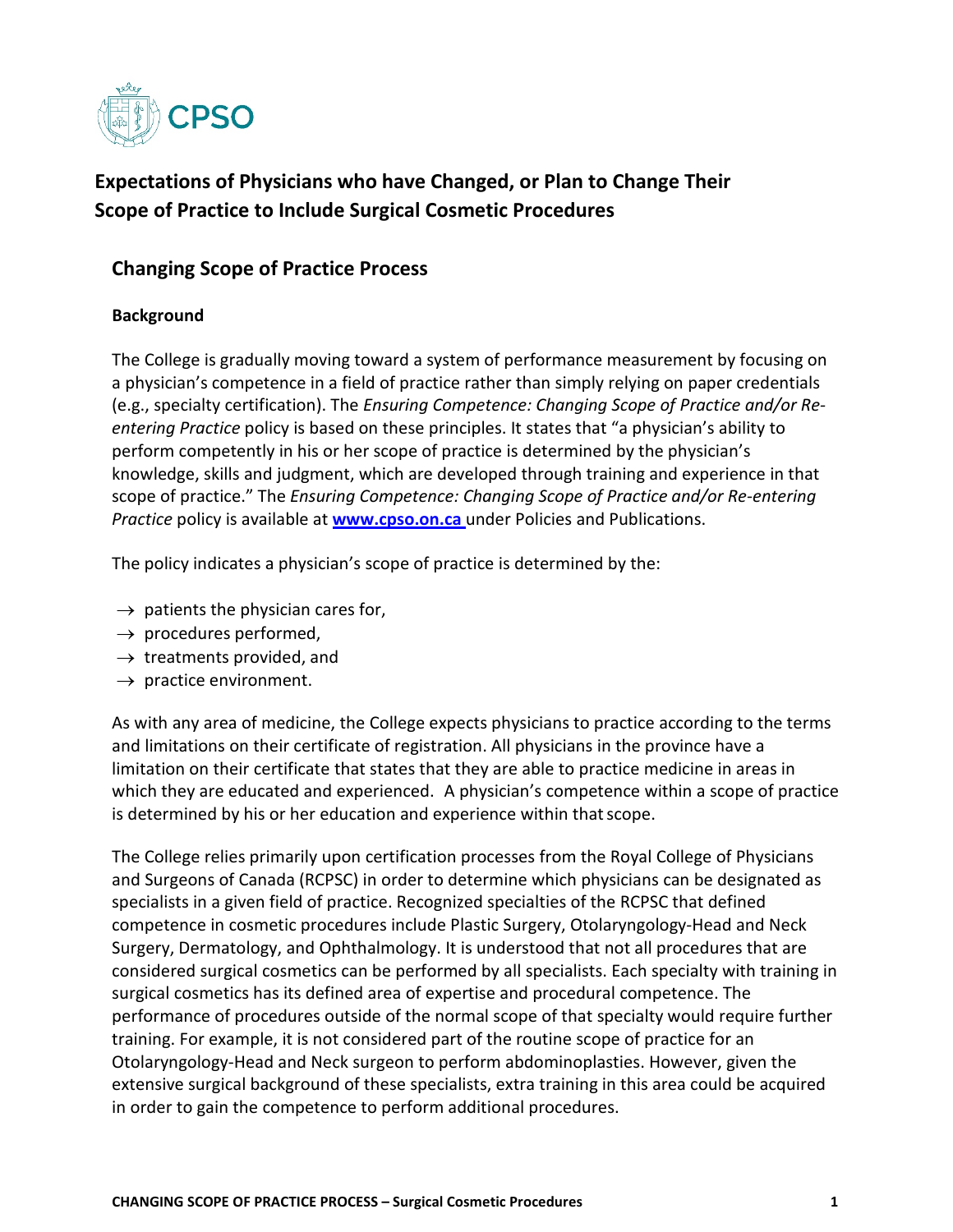Any physician (surgical background or not) who plans to perform surgical cosmetic procedures is expected to comply with both the *Ensuring Competence: Changing Scope of Practice and/or Re-entering Practice* policy and the expectations set out in this document. It is important to note that each situation would be assessed on an *individual* basis.

The purpose of this document is to convey the College's expectations for physicians choosing to change their scope of practice to include surgical cosmetic procedures. In this type of practice, as in all others, physicians must ensure they are meeting the standard of practice, which will include conducting a risk analysis to assess the appropriateness of performing any given surgical cosmetic procedure.

It must be emphasized that if a physician plans to practice cosmetic surgery in an Out‐of‐ Hospital Premises (OHP) they must meet the qualifications set out in the Out‐of‐Hospital Premises (OHP) Standards. As such, a physician who is not certified by the Royal College of Physicians and Surgeons of Canada as a relevant specialist AND is not recognized by this College under the Specialist Recognition Criteria in Ontario policy MUST satisfactorily complete all requirements for Changing Scope of Practice AND have active privileges to support similar procedures at a local hospital. **This is true irrespective of when the physician changed their scope of practice**.

While the 'change in scope of practice' process generally involves training, supervision and assessment, all of these components **may not** apply in every case. As with all change of scope issues, in arriving at a decision, the College would review each physician's individual circumstances.

#### **DEFINITION**

# **A** *Surgical Cosmetic Procedure* **is any procedure that is performed specifically to change the appearance of an individual, AND:**

- (a) Uses surgical incision; **OR**
- (b) Involves the insertion of any non‐removable material;**OR**
- (c) Involves injection of any non‐absorbable and non‐removable material;**OR**
- (d) Involves the aspiration of a patient's own fluids or tissue;**OR**
- (e) Presents a risk of permanent harm or disfigurement or may result in an impairment in the significant function of an organ;**OR**
- (f) Uses the application of energy for an ablative purpose anywhere on the body, including endovascular uses. This is not limited to CO2 lasers.

The purpose of the definition is to provide guidance to physicians about the types of procedures that would be identified by the College as "surgical cosmetic procedures" so that physicians understand when they need to contact the College. While not an exhaustive list, the table of **Surgical Cosmetic Procedures by Specialty** includes procedures that would be considered as "surgical cosmetic procedures" by the College. It also outlines the specialties normally trained to perform the various procedures. Physicians who plan to perform a procedure that falls outside of the training objectives of their residency program set by their national college (Royal College or College of Family Physicians of Canada) would be required to report a change in scope of practice to the College.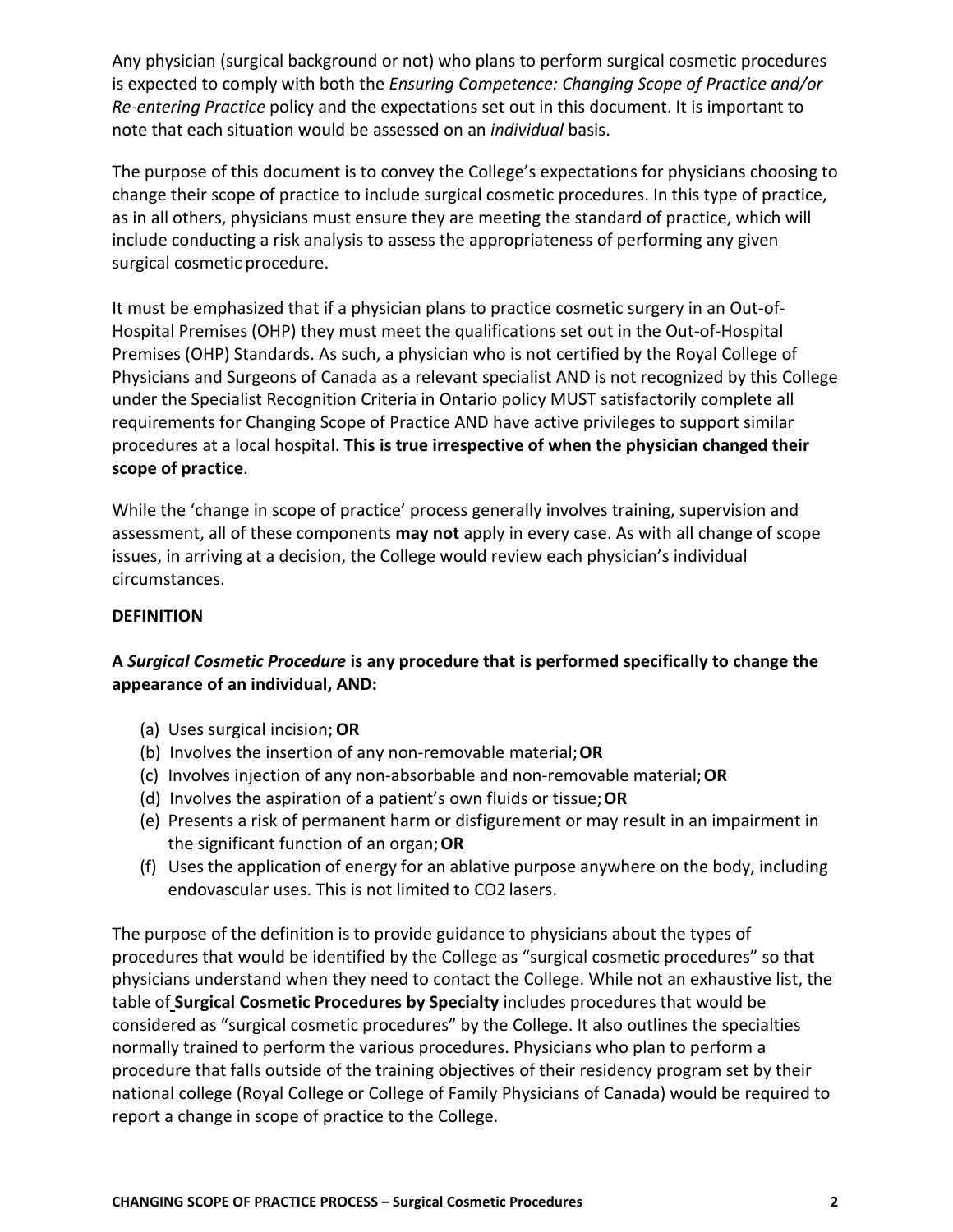**Exceptions to the Definition**: There are some minor dermatological procedures often performed in the offices of general practitioners or family physicians that coincide with the definition of "surgical cosmetic procedure", but do *not* need to be reported to the College; these include, but are not limited to the removal of skin tags, benign moles and cysts, nevi, seborrheic keratoses, fibroepithelial polyps, hemangioma and neurofibromata.

There a number of *non-surgical* cosmetic procedures<sup>1</sup> which require reporting to the College, but for which the College has specific expectations; physicians should be aware of these expectations if they plan to perform any *non-surgical* cosmetic procedures: [https://www.cpso.on.ca/CPSO/media/Documents/physician/polices-and](https://www.cpso.on.ca/CPSO/media/Documents/physician/polices-and-guidance/policies/performing-nonsurgical-cosmetics-procedures.pdf)[guidance/policies/performing-nonsurgical-cosmetics-procedures.pdf](https://www.cpso.on.ca/CPSO/media/Documents/physician/polices-and-guidance/policies/performing-nonsurgical-cosmetics-procedures.pdf)

Lastly, surgical alteration or excision of lesions or tissue for a clinical purpose, including for the purpose of examination, treatment or diagnosis of disease is not considered a "surgical cosmetic procedure".

# **Changing Scope of Practice to Include Surgical Cosmetic Procedures**

There are physicians who may plan to include surgical cosmetics as part of their practice but would not traditionally be trained to perform cosmetic surgery. These physicians can be divided into two main groups: A) Physicians with a surgical background and B) Physicians without formal surgical background. Note that throughout this document, wherever HIGH supervision is indicated it is the expectation that the supervising physician is on site and available during all aspects of patient care.

#### **A) Physicians with Surgical Background**

Physicians with a surgical background have the advantage of having a knowledge of the principles of surgery, which includes (but is not limited to), knowledge of basic instrument and tissue handling, wound healing, patient selection, surgical consent issues, physiologic responses to surgery, recognition and management of postoperative complications and principles of quality assurance and patient safety in the surgical field. Possessing the training and experience in these principles of surgery will greatly assist these physicians in being able to change their scope of practice to include surgical cosmetic procedures.

- Chemical Peels (*Deep* Chemical Peels are "surgical cosmetic procedures" and requirereporting)
- Temporary Filling Agents
- *Non-Ablative* Laser Skin Treatments
- Injections of substances for the purpose of causing lysis of fat or altering body contour limited to the body ‐ all areas below face and neck
- *Non-Ablative* Energy‐based devices for Skin Tightening, e.g.,Thermage/Thermacool
- Superficial Laser Vein Therapy, e.g., treatment of spider veins
- Microdermabrasion (Dermabrasion is a "surgical cosmetic procedure" and requiresreporting)
- Injection Vein Therapy
- IPL Treatments
- Laser Hair Removal
- Neurotoxins or Botulinum Toxins, e.g., Botox

 $1$  Examples of non-surgical cosmetic procedures include, but are not limited to: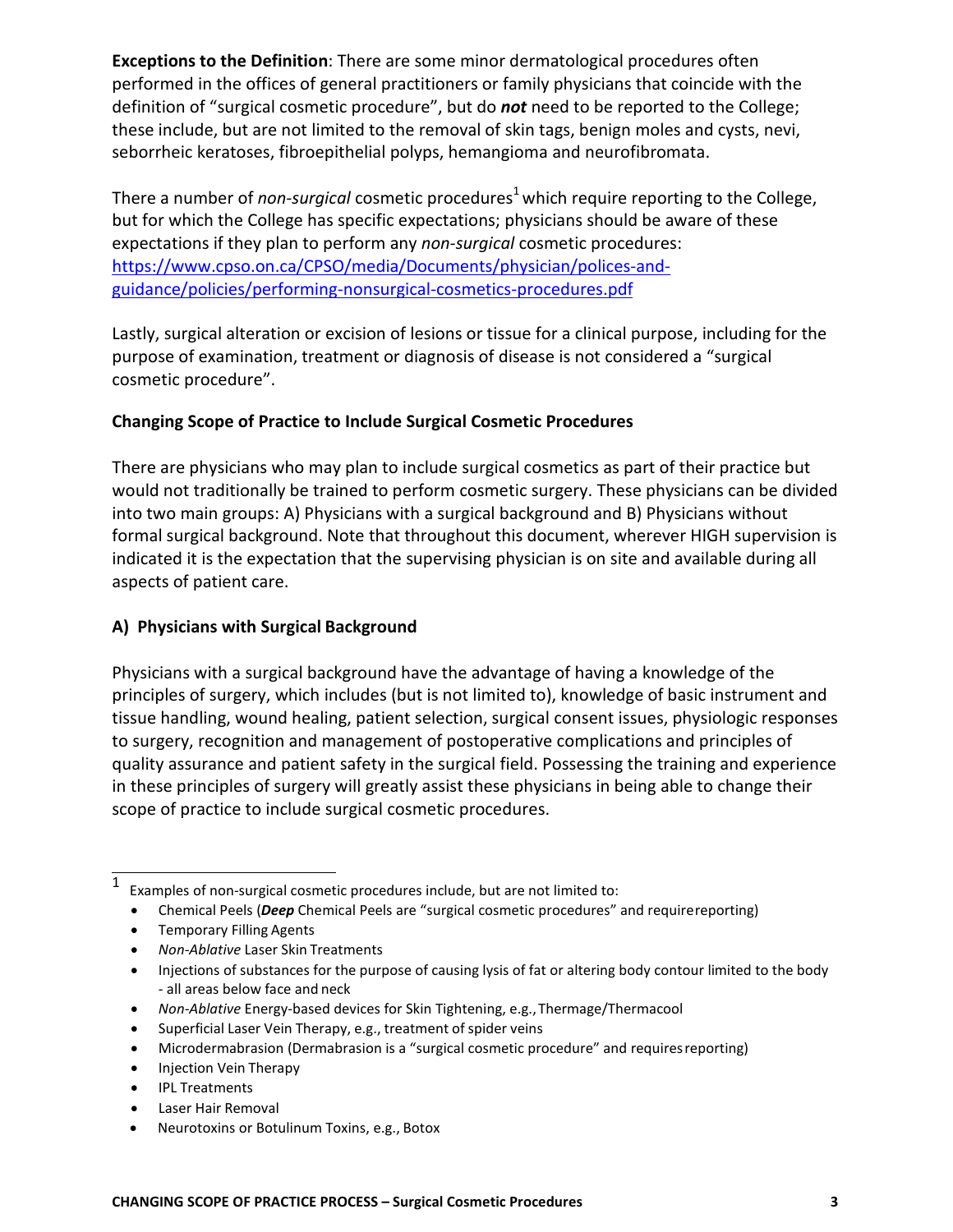Some surgical disciplines may have a very limited scope of practice that might include some procedures that can be considered to be cosmetic in nature. These include gynecology for vaginoplasty and vulvoplasty and urology for penile lengthening procedures. Any cosmetic procedures outside of these for these disciplines would be considered a change in scope of practice.

Surgeons who want to expand or change their scope of practice to include cosmetic surgery need to acquire the procedure‐specific knowledge, skill and experience to practice in a safe manner. The principles of this process stay the same as for any change of scope: training, supervision and assessment. Surgeons wanting to acquire specific cosmetic procedural competence must do so with each procedure that they want to perform. For any given procedure, the surgeon must:

- 1) Learn basic knowledge of the procedure such as indications, contraindications, alternative approaches, patient selection, surgical anatomy relevant to the procedure, appropriate skin marking for the procedure, procedural steps, and potential complications and their management.
- 2) Acquire experience with all aspects of the clinical features of the procedure through working with an approved clinical supervisor<sup>2</sup> under HIGH supervision. The clinical supervisor, at all times, remains the most responsible physician for all aspects of care. Under HIGH supervision it is the expectation that the supervising surgeon will be on‐site at all times for the immediate preoperative, the entire operative and the immediate post‐ operative periods. The clinical supervisor(s) at their own discretion can delegate increasing responsibility to the surgeon learning the new procedure, much as would happen during a residency experience. The clinical features to be learned include:
	- a) Assessing patients in consultation for suitability for the procedure, discussion of risks, benefits and alternatives, obtaining informed consent and routine preoperative assessment;
	- b) Assessing patients in the immediate pre-operative period, including appropriateskinmarking;
	- c) Assisting and eventually performing the procedure, with knowledge and experiencein managing intraoperative complications;
	- d) Management of the patient in the immediate post‐operative period, including any post‐ operative complications;
	- e) Management of the patient and complications at follow-up.

*For EACH procedure the physician plans to learn for their OWN practice, the physician must be involved in the care of 50 patients under high supervision from new consultation through to final post-operative follow up. In at least half of these cases, the learner should be acting as the primary surgeon for the case. Note that the discretion of the clinical supervisors will determine when the learner may proceed to a lower level of supervision once the threshold of 50 cases is met. For some learners more experience with the procedure may be necessary.*

<sup>&</sup>lt;sup>2</sup> Please refer to the "Guidelines for College-Directed Clinical Supervision" for information about the characteristics of an acceptable clinical supervisor, as well as his/her core responsibilities.

**CHANGING SCOPE OF PRACTICE PROCESS – Surgical Cosmetic Procedures 4**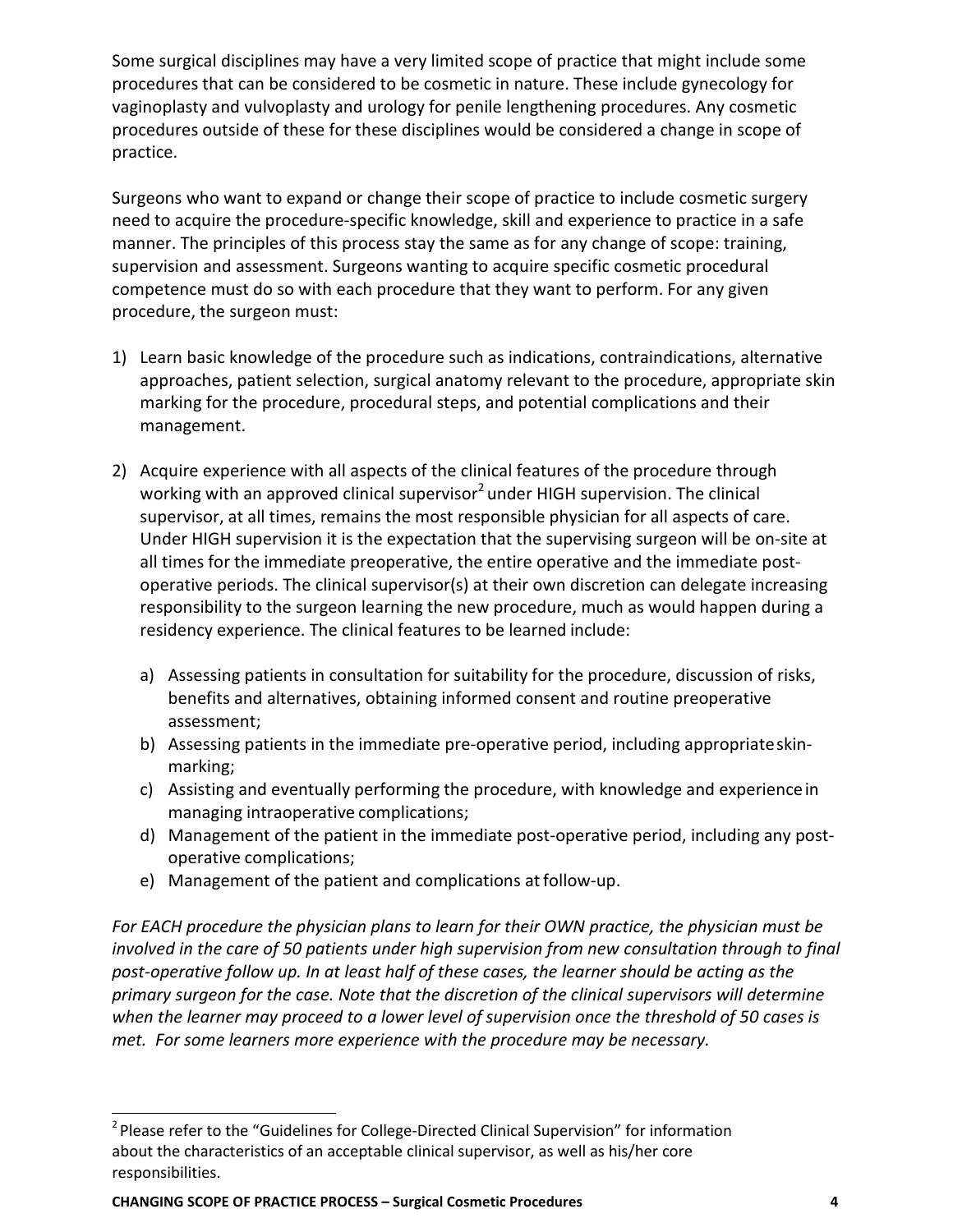3) Acquire experience with all aspects of the clinical features of the procedure through working with an approved clinical supervisor under LOWER supervision. This stage of the change of scope can commence only after the clinical supervisor(s) involved in high supervision feels that the surgeon is capable of practicing independently without risk to patient safety. Lower supervision (Moderate and Low) means that the surgeon is working independently but is visited by their supervisor on a regular basis in order to review records and observe procedures. The clinical supervisor is also available to support the surgeon in their new field of practice.

*The period of LOWER supervision shall not be less than the equivalent of ONE YEAR from the end of the period of HIGH supervision.*

- 4) Demonstrate competence in the above areas through a College-directed assessment of their practice in the relevant area. The College assessment may include, but is notlimited to:
	- a) A review of all educational outcomes and supervision reports from the entire educational process;
	- b) Review patient charts in private office, hospital clinic and hospitalOR's;
	- c) Observation of physician performing all procedures requested in the change of scopeof practice application. Multiple observations of each procedure may be necessary;
	- d) Multisource feedback including, but not limited to interviews with significant stakeholders including all clinical supervisors, hospital staff including nursing and medical staff, physicians who refer to the physician and patients;
	- e) Review of CPSO profile.

### **B) Physicians without a Surgical Background**

Occasionally physicians who are not formally trained as surgeons wish to practice cosmetic surgery. Usually these physicians are family physicians or general practitioners who are already involved in the practice of non-surgical cosmetic surgery. In order for this type of physician to practice surgery, the College requires them to follow one of two routes: complete a residency and pass certification examinations offered by the RCPSC, **OR** complete a Change of Scope of Practice process acceptable to the College.

Physicians without a surgical background are expected to meet the same level of competence as physicians with a surgical background. The College recognizes that for physicians without a surgical background, acquiring a residency position in a surgical cosmetic specialty may be very difficult. Therefore, non‐surgeons also have the option to complete a change in scope of practice process. The change of scope process must be thorough and rigorous. This process needs to be completed in two stages: Principles of Surgery, followed by the Acquisition of Scope‐Specific knowledge and skills.

Generally, for most procedures, physicians who don't have a surgical background and/or whose specialties are not listed in the table of [Surgical Cosmetic Procedures by Specialty](http://www.cpso.on.ca/uploadedFiles/policies/policies/policyitems/surgical-cosmetic-procedures-by-specialty_table.pdf) must complete all of the training described below. However the following procedures may be learned without the requisite one year of core general surgery: Deep Chemical Peels, Dermabrasion, EVLT (veins), Injections of substances for the purpose of causing lysis of fat or altering body contour below the neck, Hair Restoration Surgery, Ablative Laser Skin Resurfacing, Lip Implant, and Scalp Surgery – Reduction. Physicians wanting to perform these procedures may, be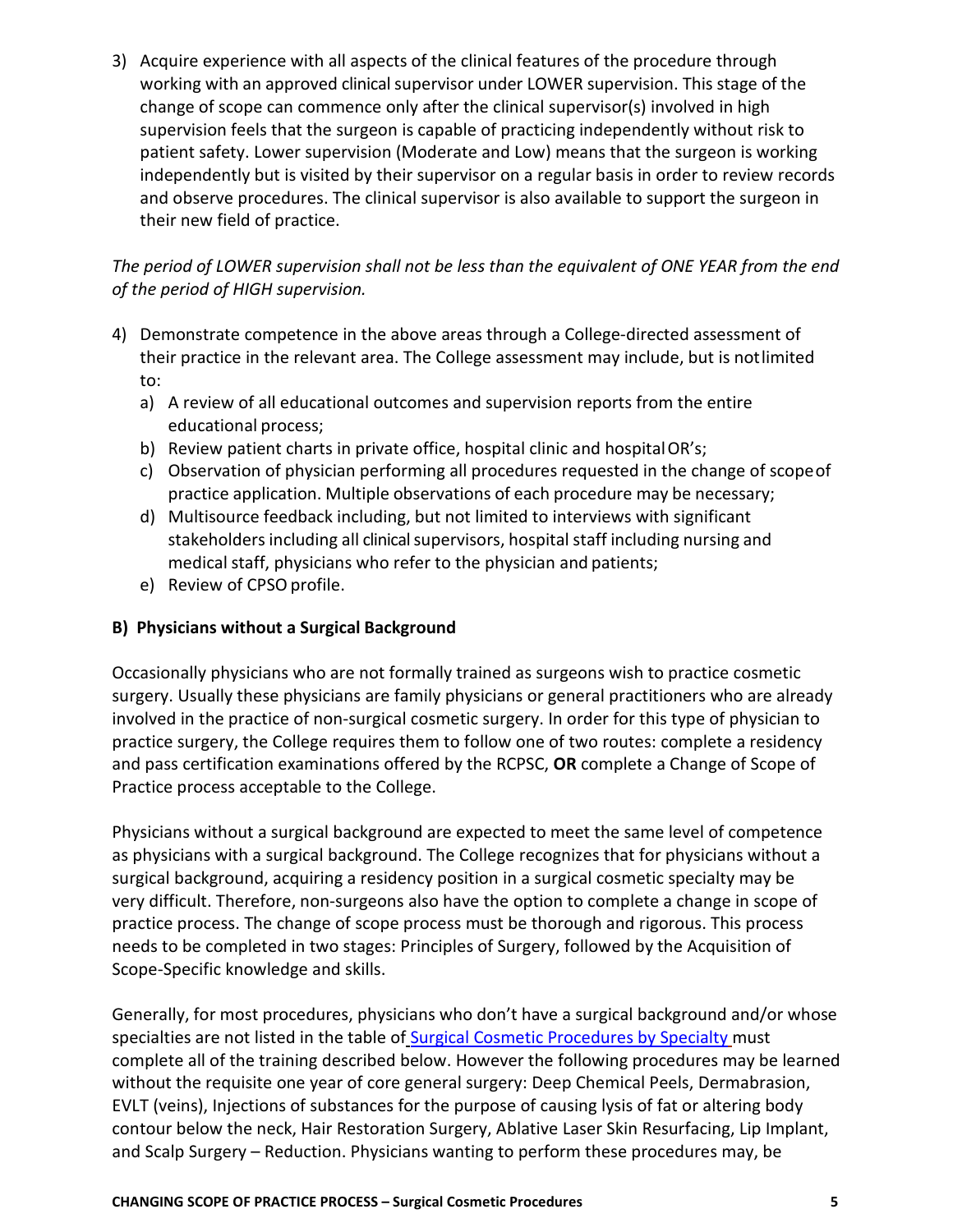required to complete the remainder of the training outlined in this Framework document. Each situation would be assessed on an *individual* basis.

# **1. Principles of Surgery**

All surgical residencies provide experiences for the purpose of teaching residents principles of surgery which includes principles of wound injury and healing, tissue handling, basic surgical instruments and techniques, relevant surgical anatomy, surgical field access and wound closure, principles of sterility, physiologic response to surgical injury, fluid shifts, dynamics and therapy, post-operative management of common surgical and surgery‐related complications among other areas. Residents obtain knowledge and skill in these areas through a variety of teaching opportunities which include small group seminars, clinical learning and independent study. Residents must also pass an examination called "Principles of Surgery" (POS) which is administered by the RCPSC.

Physicians without a surgical background must acquire and demonstrate their knowledge of Principles of Surgery through clinical experience in a highly supervised environment. Additionally, they must achieve a passing score on the RCPSC POS examination, which is taken at their own expense, that is satisfactory to the College. Non‐surgeons who plan to perform surgery must complete the following in order to embark on clinical training in their desired discipline. Additionally, this requirement must be completed before moving on to the stage of "Scope‐ specific Knowledge and Skills".

- 1) HIGH supervision with two or more clinical supervisors working in General Surgery where responsibilities include:
	- a) Seeing new consultations in clinics and Emergency Departments for patient selection, procedural recommendations and pre-operative work-up;
	- b) Assisting in the OR in a large variety of general surgical procedures;
	- c) Managing patients in the immediate post‐operative period as well as management of post-operative complications for patients in hospital and following dischargefrom hospital;
	- d) Managing patients seen in follow up in clinic.

*This supervisory period must be for a minimum of one year, working on average three days per week (150 days of clinical experience)*

- 2) HIGH supervision with two or more clinical supervisors working in Critical Care Medicine where responsibilities include:
	- a) Admitting patients to a critical care unit where invasive monitoring and ventilatory capabilities exist;
	- b) Performing common procedures relevant to critical care medicine including the placement of central venous catheters, arterial catheters, insertion of chesttubes and advanced airway management;
	- c) Management of complex hemodynamic problems including interpretationof invasive hemodynamic monitoring methods and physiologic‐based use of vasopressors;
	- d) Management of complex physiologic complications from trauma and surgery.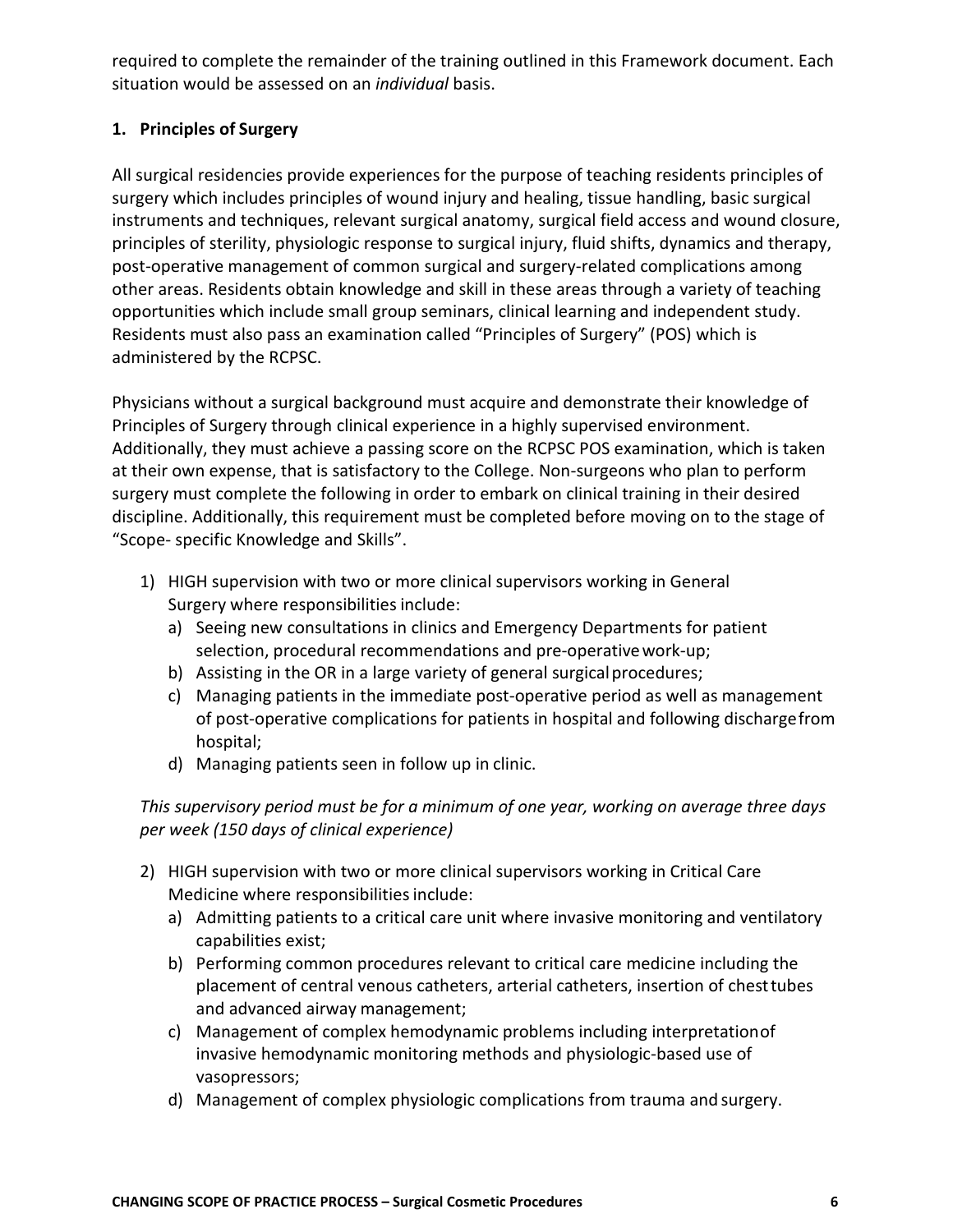*This supervisory experience must be for a minimum of three months, working on average five days per week (60 days of clinical experience)*

- 3) Demonstration of Understanding of Basic Science related to principles of surgeryby:
	- a) Reading a selection of textbooks that would typically be recognized by Canadian Surgical Residency Programs, as standard surgical textbooks in preparation forthe Principles of Surgery exam; textbooks would be chosen in consultation with the clinical supervisor;
	- b) Writing a summary essay on each chapter of the text;
	- c) Submission of each summary essay for review and grading by an arms‐length clinical supervisor. Each essay must be graded as satisfactory by the clinical supervisor if the essay demonstrates that the physician possesses an adequate understanding of the materials reviewed;
	- d) Successful completion of the RCPSC Principles of Surgery examination.

#### **2. Scope‐Specific Knowledge and Skills**

Once a physician has acquired the requisite knowledge and skills in Principles of Surgery as outlined above to the satisfaction of their clinical supervisors, they may begin acquiring knowledge and skill in their desired scope of surgical practice. This process is very similar to that for surgeons in practice who are changing their scope of practice, although the time to acquire the knowledge and skills will be longer.

Non‐surgeons who want to expand their scope of practice to include cosmetic surgery need to acquire the procedure‐specific knowledge, skill and experience to change their scope of practice in a safe manner. The principles of this process stay the same as for any change of scope: Training, Supervision and Assessment. Non‐surgeons, having acquired knowledge and skills in Principles of Surgery, who want to acquire specific cosmetic procedural competence, must do so with each procedure that they want to perform. For any given procedure, the physician must:

- 1) Learn basic knowledge of the procedure such as indications, contraindications, alternative approaches, patient selection, surgical anatomy relevant to the procedure, appropriate skin marking for the procedure, procedural steps, potential complications and management of intraoperative and postoperativecomplications.
- 2) Acquire experience with all aspects of the clinical features of the procedure through working with an approved clinical supervisor under HIGH supervision. The clinical supervisor, at all times, remains the most responsible physician for all aspects of care. Under HIGH supervision, it is the expectation that the supervising surgeon will be on‐ site at all times for the immediate preoperative, the entire operative and the immediate post-operative periods. The clinical supervisor(s), at their own discretion, can delegate increasing responsibility to the surgeon learning the new procedure much as would happen during a residency experience. The clinical features to be learned include:
	- a) Assessing patients in consultation for suitability for the procedure, discussionof risks, benefits and alternatives, obtaining informed consent and routine preoperative assessment;
	- b) Assessing patients in the immediate pre‐operative period, includingappropriate skin‐marking;